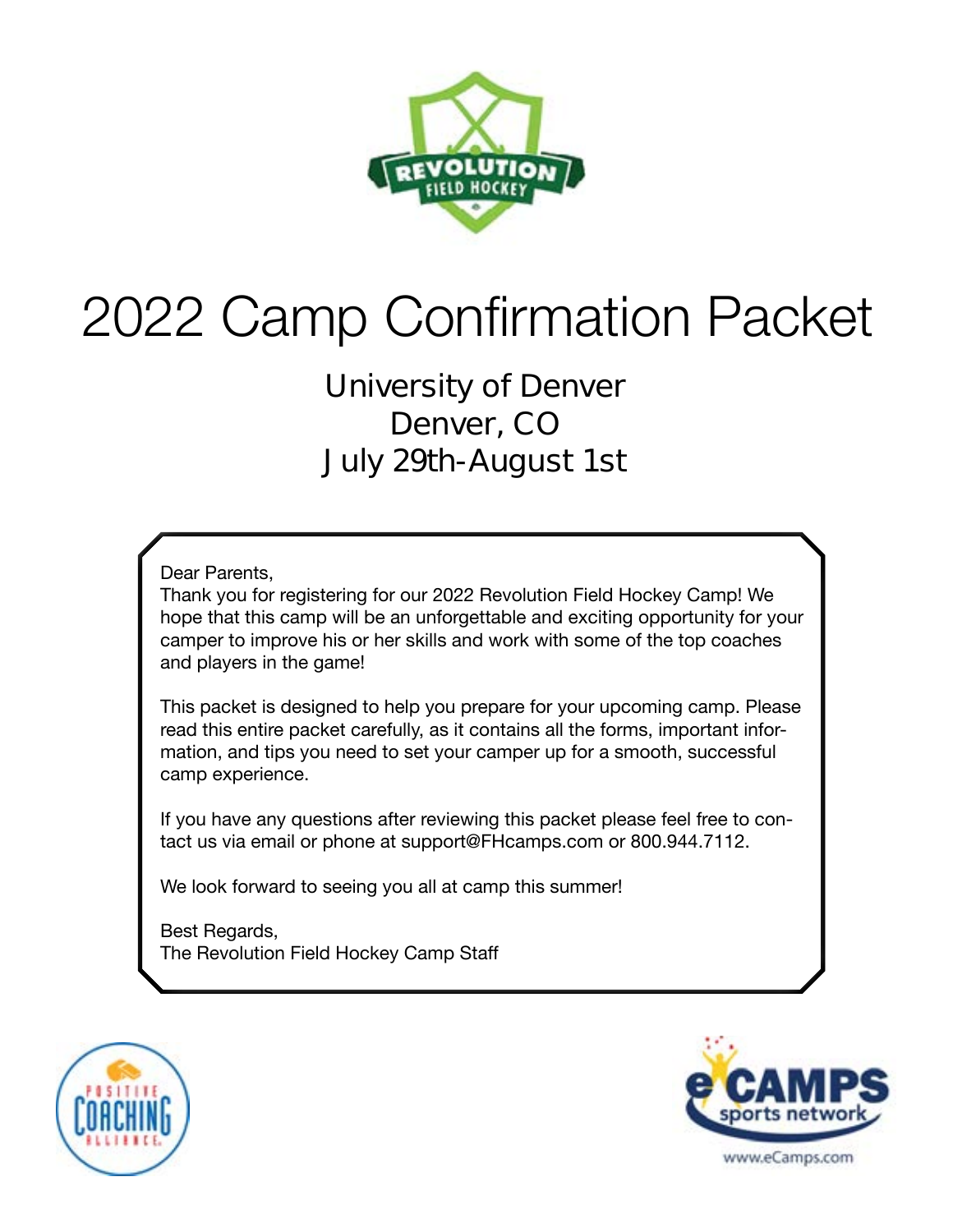### **2022 Revolution Field Hockey Camp**



#### Our Mission

The Revolution Field Hockey Camps were developed to provide young athletes with the opportunity to become better field hockey players by providing instruction from the top coaches in a positive and fun atmosphere.

#### Health and Safety

We want to ensure your child a safe and positive environment during their time at camp. Campers are expected to abide by the camp rules and live by our core values. Drugs, alcohol and tobacco products are strictly forbidden and constitute, along with general misconduct, grounds for dismissal from camp without a refund.

#### Cancellation Policy

#### Final Payment

**EXCELLENCE** – We inspire our campers by providing an unforgettable experience that is the result of a dedicated staff, a progressive instructional curriculum and superior customer service.

*FUN –* We create lasting memories and friendships at camp by surrounding the campers with a passionate camp staff and a creative daily schedule that fosters meaningful interaction with all campers. We always remember that after all, this is camp!

#### Core Values

**IMPROVEMENT** – We provide a unique opportunity for campers to improve their game through personal attention, setting goals and an energetic staff that is committed to the individual development of each camper.

**SAFETY** – We promote a safe and healthy camp environment by providing a responsible staff that supervises all camp activities and who are trained to be role models for our campers both on and off the field.

**SPORTSMANSHIP –** We practice teamwork through leadership opportunities that lead to on-field lessons of integrity, honesty and mutual encouragement.

Final Payments are due in our office by May 15th. Any camper with a remaining balance will be prohibited from checking into camp. We do not accept final payments at camp. Final payments can be paid via mail, over the phone, or through your online account. If you are unsure about your balance, please call us at 800.944.7112

Any Camper who must cancel their registration more than fifteen (15) days prior to the Camp start date will receive a voucher equal to the full amount of Camp tuition already paid which may be used toward any program or camp offered by eCamps. If a Camper must cancel their registration fourteen (14) days or fewer prior to the start of Camp, eCamps will issue Camper or Parent a voucher equal to 50% of the Camp tuition, which may be used toward any program or camp offered by eCamps. Vouchers are valid for any eCamps program within the same or next calendar year and are also transferable to another family member. Camp vouchers are not extended to Campers who leave Camp after the start of a session. The \$25 registration fee is non-refundable. *Cash refunds are not offered under any circumstances.*

## **2022 Revolution Field Hockey Camp**

### *Don't Forget to Tell Your Friends!*

Camp can be even more fun with a friend. Space is still available, so remember to tell your teammates to check out this session at FHcamps.com!



#### CHECK-OUT

#### EXTENDED DAY CAMPERS

#### KEY DEPOSIT

#### HEALTH FORMS

Campers will check out at 12pm at the check-in location. Parents are encourged to attend the morning session of games on the last day starting at 9am! Check-out will occur immediately after the closing ceremony.

Beyond the first day, you should plan on arriving dressed and ready to play at 8:15am. Extended day campers can be dropped off directly at the field. Pick up will be at 8:30pm the after the evening session. Lunch and dinner are included.

The school requires a key deposit of \$100 per overnight camper. Please bring a check made out to "Revolution Field Hockey Camps". The check will be returned to you at checkout when your camper's key is turned in.

Every camper must have the attached health history and release form filled out in order to attend camp. This form should be brought to camp and handed in at check in- **please do not mail ahead**.

#### COVID - [OVERNIGHT CAMP PROCEDURES & PROTOCOLS](https://laxcamps.com/wp-content/uploads/COVID-19-eCamps-Sports-Network-Guidlines-Overnight-Camp.pdf) *PROOF OF VACCINATION OR A NEGATIVE PCR COVID TEST TAKEN 72 HOURS PRI-OR TO THE START OF CAMP IS REQUIRED TO ATTEND CAMP*

\*A physician's signiture is required on this form ONLY if you are attending a camp in CT, MA or NY. An attached physicians signed physical form from within two years will suffice. Camps in CT require the 'Administration of Medication' form for any medication brought to camp--this form can be found on FHCamps.com.

#### CHECK-IN

Check in on the first day of camp will be between 12-1pm at Centennial Towers (dorm). Dinner will be the first meal served. All campers should arrive dressed and ready for their first session. *Check-in will take place at Centennial Towers- address on previous page!*